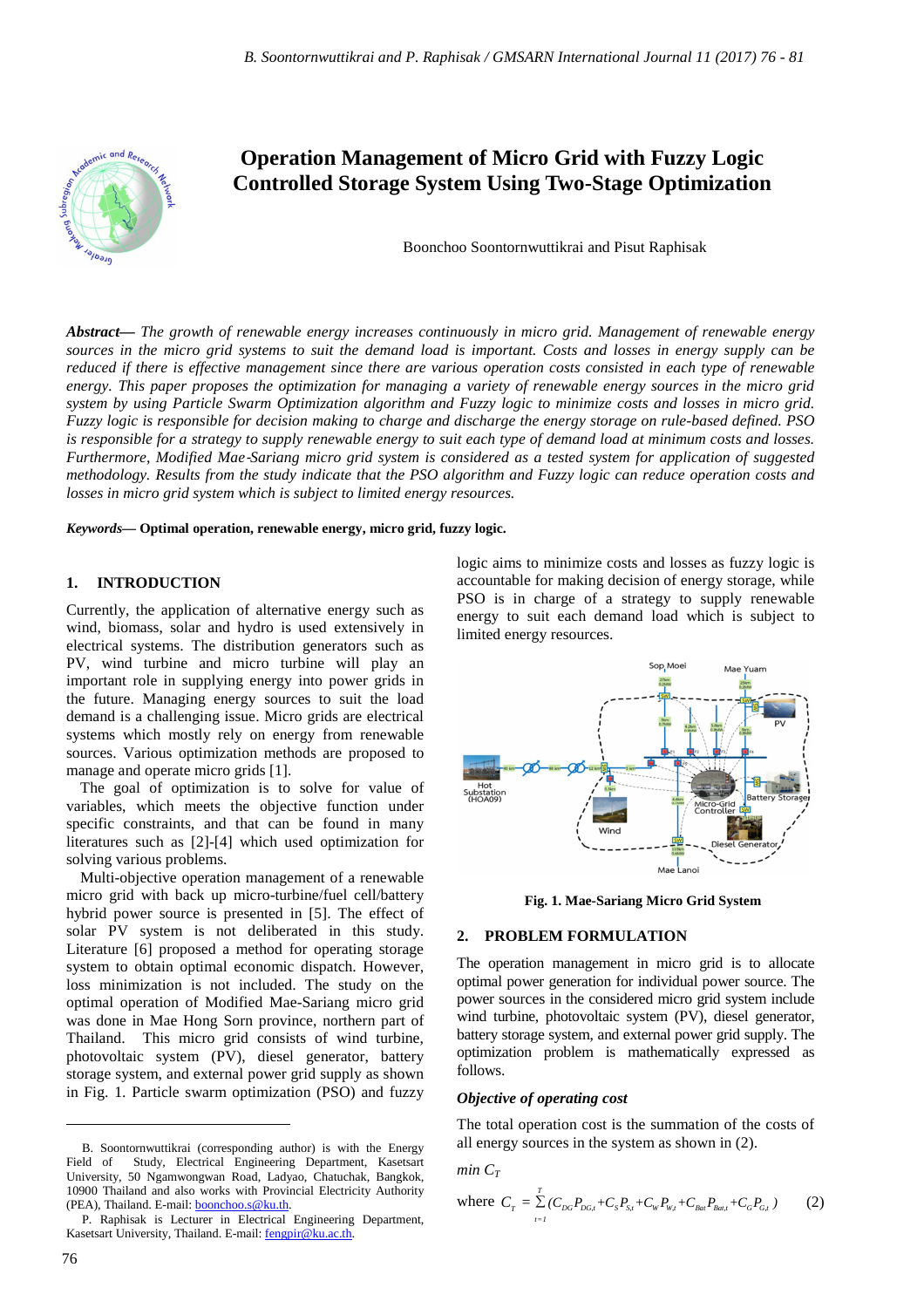where *C* represents cost and *P* represents power, while subscript *DG*, *S*, *W*, *Bat*, and *G* designate diesel generator, photovoltaic system, wind turbine, battery, and external grid, respectively. *T* is number of considered intervals.

#### *Objective of power loss*

The power loss in power system can be evaluated using (3) [7].

 $min$   $P_L$ 

where 
$$
P_{L} = \sum_{m} \sum_{n} P_{m} B_{mn} P_{n}
$$
 (3)

where  $P_L$  is for power loss, while  $P_m$  and  $P_n$  are power of source *m* and *n*, respectively. *Bmn* represents transmission loss coefficient. *N* is number of committed units.

#### *Constrains*

There are load balance constrain as expressed in (4) and power generation capacity constrains as listed in (5) to (11).

*Load balance* 

$$
\sum_{t=1}^{T} (P_{DG,t} + P_{S,t} + P_{W,t} \pm P_{Bat,t} + P_{G,t}) = \sum_{t=1}^{T} D_t + \sum_{i=1}^{N} \sum_{j=1}^{N} P_{L,j,t}
$$
(4)

*Maximum and Minimum capacity*

$$
P_{_{DG,t}}^{^{min}} < P_{_{DG,t}} < P_{_{DG,t}}^{^{max}} \tag{5}
$$

$$
P_{s,t}^{min} < P_{s,t} < P_{s,t}^{max} \tag{6}
$$

$$
P_{w,t}^{min} < P_{w,t}^{t} < P_{w,t}^{max} \tag{7}
$$

$$
P_{\text{Bat}}^{\text{min}} < P_{\text{Bat}} < P_{\text{Bat}}^{\text{max}} \tag{8}
$$
\n
$$
P_{\text{at}}^{\text{min}} < P_{\text{at}} < P_{\text{at}}^{\text{max}} \tag{9}
$$

$$
W_{\text{ess,min}} < W_{\text{ess}} < W_{\text{ess,max}} \tag{10}
$$

$$
P_{\text{charge},l} \le P_{\text{charge},\text{max}}, P_{\text{discharge},l} \le P_{\text{discharge},\text{max}} \tag{11}
$$

where *Wess,* is the amount of energy storage inside battery at hour *t*. *Pcharge* and *Pdischarge* are permitted rate of charge and discharge, respectively. *D<sup>t</sup>* is demand at hour *t*.

# **3. OPERATING METHOD**

The operating framework is divided into three main steps. First step is determining operation mode of battery (charge or discharge) by using Fuzzy logic. Second step is searching optimal power dispatch of each source under minimum costs and losses by applying the particle swarm optimization (PSO). Last step is re-determining operation mode of battery by considering the remaining battery state of charge (SOC), and grid power flow direction.

#### *Fuzzy logic*

Fuzzy logic system was developed by Lotfi Zadeh [8], which introduced a theory about the reason to be used in decision making under the uncertainty. The structure of the fuzzy comprises four components which are rule, fuzzifier, inference and defuzzifier, respectively, as

shown in Fig. 2.



**Fig. 2. Fuzzy Logic System.**

The fuzzy process is explained in Fig. 3. The PV and wind energy and state-of-charge (SOC) are inputted to the fuzzy process. These inputs variables are converted to fuzzy variables which can be low, medium, or high. Then, the fuzzy rules are initially set according to Table 1-1 and 1-2, which includes rules applied during off-peak and on-peak intervals respectively, is used to determine battery operating mode – i.e. charge, discharge, and no action (zero energy flow). The battery model written in (12) is utilized to optimize fuzzy rules by minimizing cost of charging using PSO [5]. The optimal input and output of fuzzy rules are depicted in Fig. 4.

$$
W_{\text{ess},t} = W_{\text{ess},t-1} + \eta_{\text{charge}} P_{\text{charge}} \Delta t - \frac{1}{\eta_{\text{discharge}}} P_{\text{discharge}} \Delta t \tag{12}
$$

where  $W_{ess,t}$  and  $W_{ess,t-1}$  are the amount of energy storage inside battery at hour  $t$  and  $t-1$ , respectively.  $\Delta t$  is one hour time interval. η*charge* and η*discharge* are battery efficiencies during charge and discharge process, respectively.



**Fig. 3. Operation Mode of Battery using Fuzzy Logic**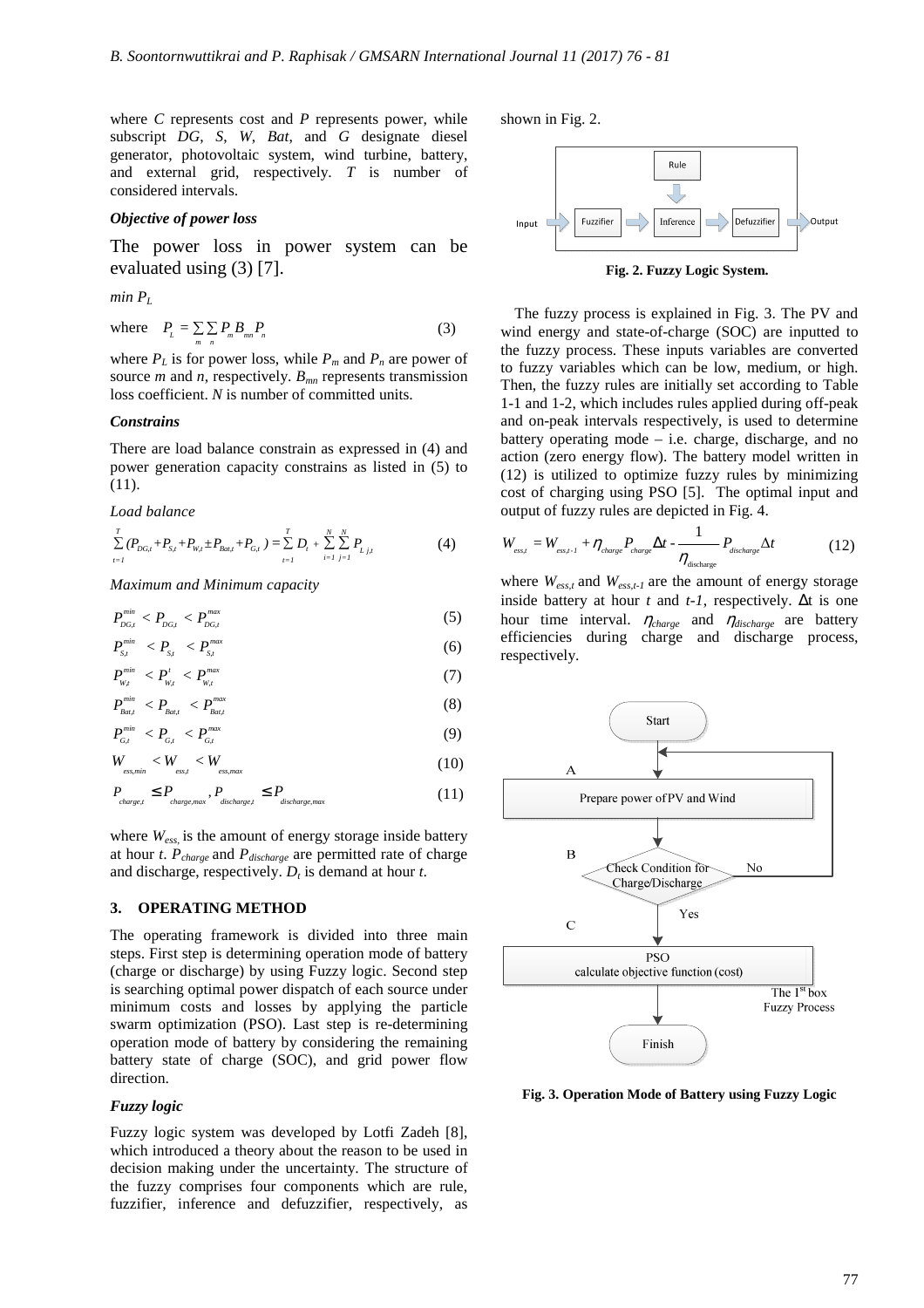**SOC PV Wind Low Medium High Low** HC HC HC **Medium** LC HC HC **High** Z Z LC

**Table 1. Fuzzy Rule Applied during Off-peak Interval**

| Table 2. Rule of Fuzzy Applied during On-peak Interval |  |  |
|--------------------------------------------------------|--|--|
|--------------------------------------------------------|--|--|

| <b>SOC</b><br><b>PV Wind</b> | Low | <b>Medium</b> | High |  |
|------------------------------|-----|---------------|------|--|
| Low                          | Z   | Ζ             | LD   |  |
| <b>Medium</b>                | HD  |               | HD   |  |
| <b>High</b>                  | HD  | HD            | HD   |  |

where **HD** is for high discharge rate of battery, LD is for low discharge rate of battery, Z is for no action (zero energy flows), LC is for low charge rate of battery, HC is for high charge rate of battery.



**Fig. 4. The Input and Output of Fuzzy Rule after Optimization** 

# *Particle Swarm Optimization (PSO)*

Particle Swarm Optimization (PSO) was first proposed by Kennedy and Eberhart in 1995 [9]. The basic of PSO mimics the behavior of social animals such as birds, fish or insects in search of food in the area. The herd

members are represented by particles. The velocity of the particles depends on three factors namely inertia, cognitive and social components. The particle inertia is set according to the previous behavior of particles. The cognitive component is particle memory of its best locations. The social component is particle memory of best position compared to other particles. The particles will move until they find the optimal position. The mathematical model can be written as in (13). The new position can be updated according to (14) [10].

$$
V_{ij,t} = wxV_{ij,t-1} + C_{i}rand_{i}(Pbest_{ij,t-1} - X_{ij,t-1})
$$
  
+  $C_{2}rand_{2}(Gbest_{ij,t-1} - X_{ij,t-1})$  (13)

$$
X_{ij,t} = X_{ij,t-l} + V_{ij,t}
$$
  
\n $i = 1, 2, ..., N_p$   $j = 1, 2, ..., N_{par}$  (14)

where

| $\ddot{i}$     | iteration count.                                   |  |  |  |  |
|----------------|----------------------------------------------------|--|--|--|--|
| $V_{ij,t}$     | dimension of the velocity of particle,             |  |  |  |  |
| $X_{ij,t}$     | dimension of the position of particle,             |  |  |  |  |
| $\mathcal{W}$  | inertia weight.                                    |  |  |  |  |
| $C_1, C_2$     | acceleration coefficients,                         |  |  |  |  |
| $Pbest_{ii,t}$ | dimension of the own best position of<br>particle, |  |  |  |  |
| $Gbest_{ij,t}$ | dimension of the best particle in the swarm,       |  |  |  |  |
| $N_D$          | dimension of the optimization problem,             |  |  |  |  |
| $N_{par}$      | number of particles in the swarm.                  |  |  |  |  |

Searching optimal power dispatch of each source under minimum costs and losses has two stages as follows.

#### *First-stage Optimization*

The first-stage is depicted in Figure 5. The battery action and  $P_{\text{Bat}\textit{t}}$  is firstly determined using the optimal fuzzy rules in Fig.4. All power generated by PV  $(P_{St})$  and wind turbine  $(P_{W,t})$  are fully feed into the micro grid. The optimal power dispatches from diesel generator  $(P_{DG,t})$ and external grid  $(P_{G,t})$  are determined by PSO respect to the objective functions in (2) and (3) and constraints (4), (5), and (9). The optimal  $P_{DG,t}$  and  $P_{G,t}$  are the result from the flow chart in Fig. 5. This is the first stage optimization.

#### *Second-stage Optimization*

Normally, micro grid receives external grid power through a very long transmission line. High external grid dispatch introduces high power loss. In extent, the power flows either into or out from the external grid causes power loss. In this case, if the battery has available discharge capability, energy supply from battery will reduce grid power usage and, consequently, decrease power loss. Since the battery action is predetermined before applying PSO, there are some room to optimize  $P_{Bat}$  to minimize power loss. The flowchart of the second-stage optimization is displayed in Fig. 6. If micro grid system has surplus energy from PV and wind turbine, it will be charged into the battery. In contrast, when the system lacks of energy, the process will check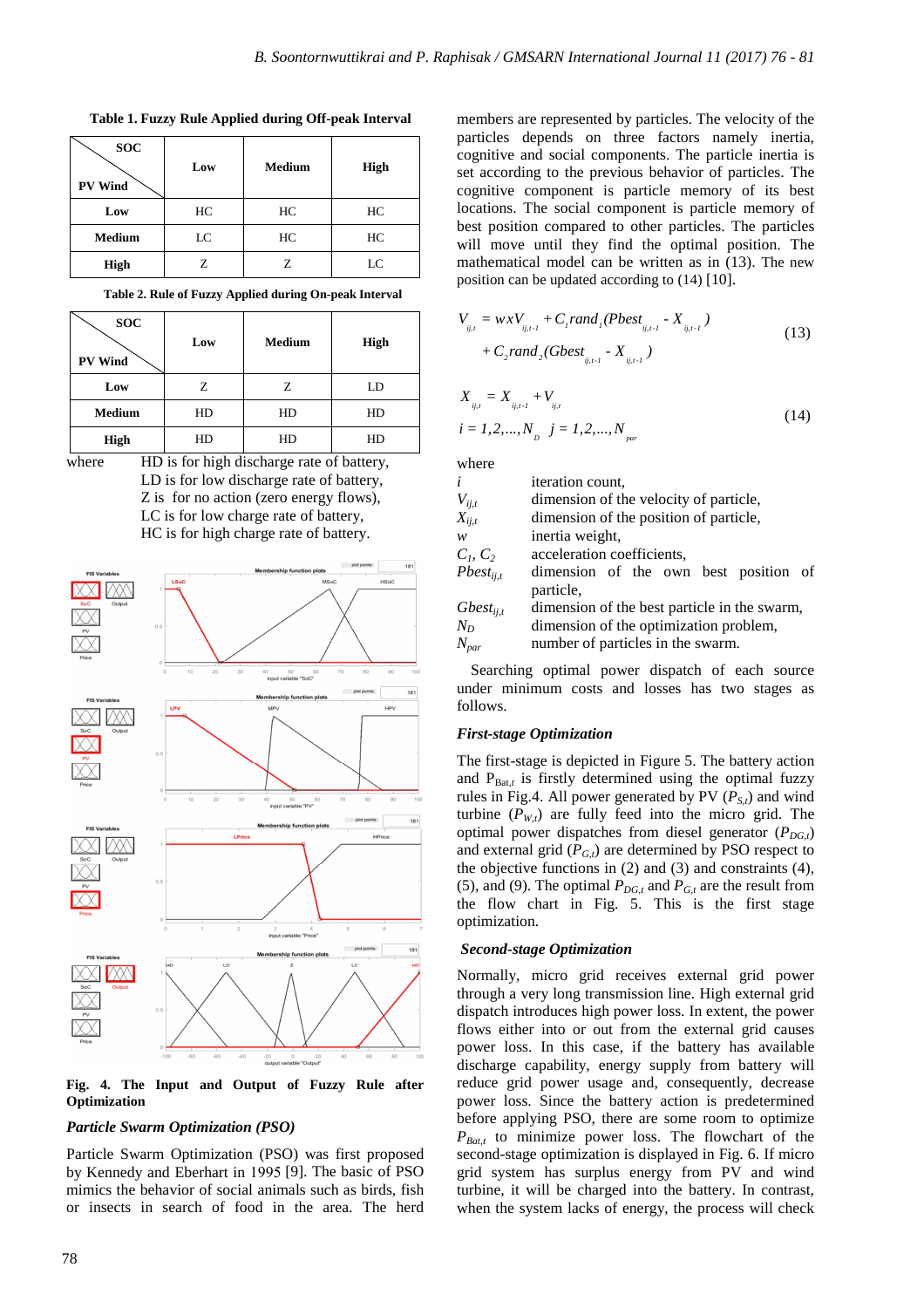the percentage of SOC of the battery. If percentage of SOC is greater than lower bound, the battery will discharge until percentage SOC reaches lower bound again. This second-stage optimization helps decreasing power loss due to external power transmission.



**Fig. 5. Power Dispatch Optimization (First-stage Optimization).** 



**Fig. 6. Battery Action Refinement (Second-stage optimization).** 

# **4. CASE STUDY**

Mae-Sariang micro grid which is displayed in Fig. 1 is used as the case study. The operation data of renewable energy and battery storage are provided in Table 2.

**Table 2. Renewable Energy and Battery are installed** 

| ID | <b>Type</b>      | Min(MW) | Max(MW) | <b>THB/Kwh</b> |
|----|------------------|---------|---------|----------------|
| 1  | External<br>Grid | $-10$   | 10      | 2.182 / 5.267  |
| 2  | Wind             |         | 2       | 1.073          |
| 3  | PV               |         | 2       | 2.584          |
| 4  | Diesel           |         |         | 1.555          |
| 5  | <b>Battery</b>   | $-2$    | 2       |                |

Power meters were installed to record power delivered by wind turbine and solar PV system, and load demand. Fig.7 displays the measured power.



**Fig. 7. Power of Renewable Energy in One Day** 

Electricity rate is Time of Use rate (TOU). It has two pricing periods including on-peak and off-peak as shown in Fig. 8.



**Fig. 8. Electricity Price : Times of Use Rate (TOU).** 

#### **5. RESULT AND DISCUSSION**

The proposed operating method is applied to the case study. The dispatch schedule shown in Fig. 9 is the result from the first-stage optimization. The total cost is THB 213,571, and total loss is 4542 W. The graph shows high demand after hour 17. This causes increment of diesel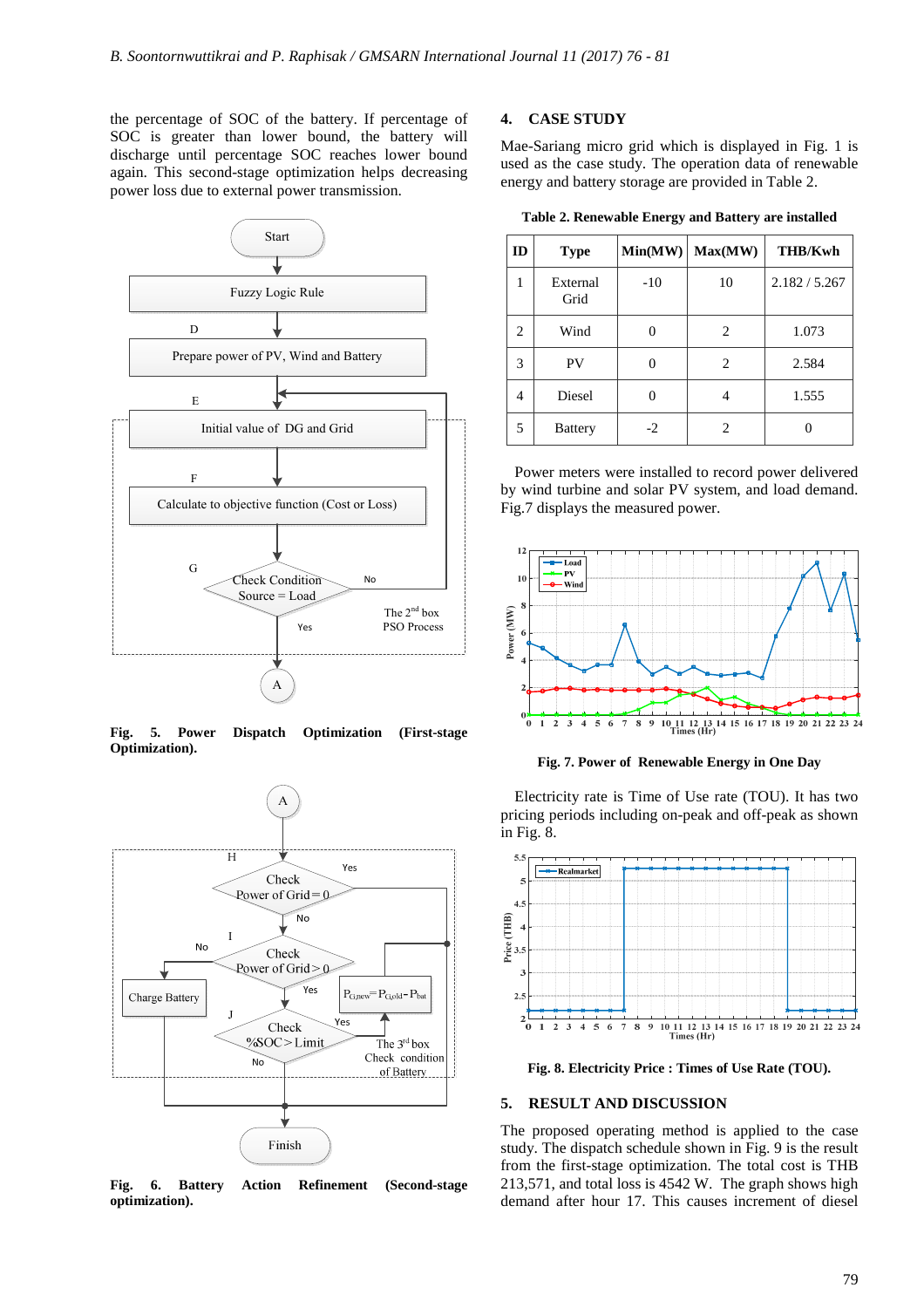power generation and external grid power usage. The result from the second-stage optimization is shown in Fig.10. The total cost is THB 205,387, and total loss is 3354 W. Fig. 11-12 display the power of battery including before and after reducing power loss, respectively. Fig. 13-14 demonstrate the comparation of power loss and SOC at each time preriod.

Table 3 shows the comparison of power costs and losses in system before and after dropping at 20:00 and 21:00, which can be reduced losses by 54.97% and 43.91% as well as costs by 23.73% and 18.77% respectively.



**Fig. 9. The Dispatch Schedule from the first-stage optimization**.



**Fig. 10. The Dispatch Schedule from the second-stage optimization.** 



**Fig. 11. Battery Power without loss reduction (applying only first-stage optimization).** 



**Fig. 12. Battery Power with loss reduction (applying twostage optimization).** 



**Fig. 13. Power Loss Comparison.** 



**Fig. 14. SOC Comparison.** 

**Table 3. Compare Loss and Cost at 20:00-21:00** 

|       | Cost (THB/Hr) |        | Power Loss(W/Hr) |        |       |                |
|-------|---------------|--------|------------------|--------|-------|----------------|
| Hour  | Before        | After  | $\%$             | Before | After | $\frac{0}{0}$  |
|       |               |        | Reduc<br>-tion   |        |       | Reduc-<br>tion |
| 20:00 | 18.392        | 14.026 | 23.73            | 949    | 427   | 54             |
| 21:00 | 20.341        | 16,523 | 18.77            | 1235   | 692   | 43             |

# **6. CONCLUSION**

This paper introduces an optimization framework based on Particle Swarm Optimization (PSO) algorithm and Fuzzy logic which focus on checking the condition of battery to increase the efficiency of management of micro grid systems. Modified Mae-Sariang micro grid